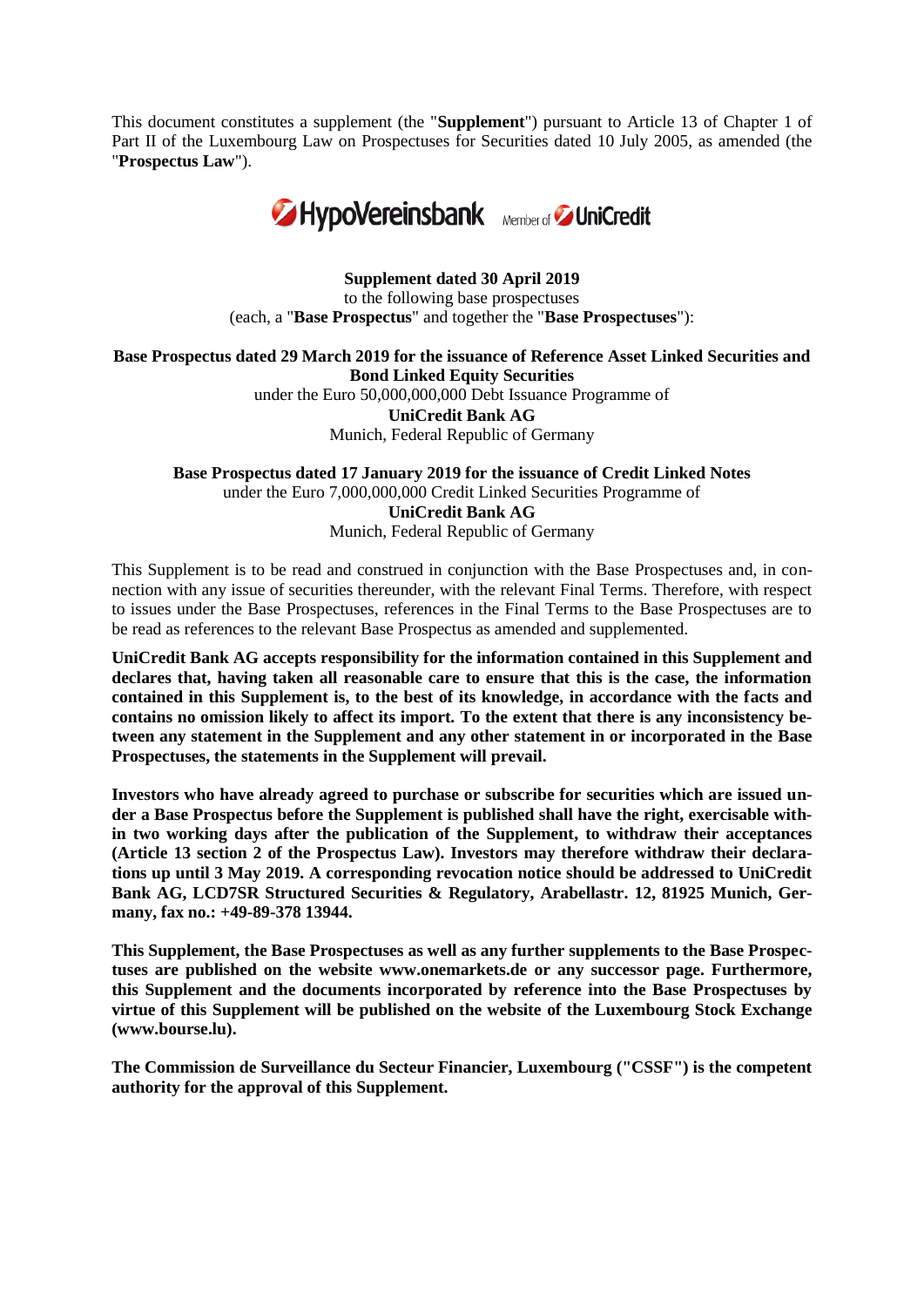On 17 April 2019 UniCredit Bank AG has published its new registration document dated 17 April 2019 which shall replace the registration document of UniCredit Bank AG dated 17 April 2018. In order to incorporate the updated issuer-related information contained therein into the Base Prospectuses, the following amendments to the Base Prospectuses shall be made:

A. Amendments to the following base prospectus:

BASE PROSPECTUS DATED 29 MARCH 2019 FOR THE ISSUANCE OF REFERENCE ASSET LINKED SECURITIES AND BOND LINKED EQUITY SECURITIES

- 1. In the Base Prospectus on pages 29, 30, and 65, the references to the registration document of UniCredit Bank AG dated 17 April 2018 shall be replaced by references to the registration document of UniCredit Bank AG dated 17 April 2019.
- 2. In the Base Prospectus on pages 7 et seq., Element B.10 of the Summary shall be replaced by the following:

| B.10 | on<br>mation | Nature of any   Not applicable; Deloitte GmbH Wirtschaftsprüfungsgesellschaft,<br>qualifications in $\vert$ the independent auditor <i>(Wirtschaftsprüfer)</i> of UniCredit Bank, has<br>the audit report audited the consolidated financial statements ( <i>Konzernabschluss</i> )<br>historical of HVB Group for the financial year ended 31 December 2017 and<br>financial infor- for the financial year ended 31 December 2018 and the unconsoli-<br>dated financial statement ( <i>Einzelabschluss</i> ) of UniCredit Bank for<br>the financial year ended 31 December 2018 and has in each case |
|------|--------------|-------------------------------------------------------------------------------------------------------------------------------------------------------------------------------------------------------------------------------------------------------------------------------------------------------------------------------------------------------------------------------------------------------------------------------------------------------------------------------------------------------------------------------------------------------------------------------------------------------|
|      |              | issued an unqualified audit opinion thereon.                                                                                                                                                                                                                                                                                                                                                                                                                                                                                                                                                          |

3. In the Base Prospectus on pages 8 et seqq., Element B.12 of the Summary shall be replaced by the following:

| <b>B.12</b> | Selected histori-                | <b>Consolidated Financial Highlights as of 31 December 2018</b> |                             |                                           |  |
|-------------|----------------------------------|-----------------------------------------------------------------|-----------------------------|-------------------------------------------|--|
|             | cal key financial<br>information | Key performance indica-<br>tors                                 | $1/1/2018 -$<br>31/12/2018* | $1/1/2017 -$<br>$31/12/2017$ <sup>†</sup> |  |
|             |                                  | Net operating profit $^{1)}$                                    | €1,414m                     | $\epsilon$ 1,517m                         |  |
|             |                                  | Profit before tax                                               | E392m                       | €1,597m                                   |  |
|             |                                  | Consolidated profit                                             | €238m                       | €1,336m                                   |  |
|             |                                  | Earnings per share                                              | €0.29                       | €1.66                                     |  |
|             |                                  |                                                                 |                             |                                           |  |
|             |                                  | <b>Balance sheet figures</b>                                    | 31/12/2018                  | 31/12/2017                                |  |
|             |                                  | Total assets                                                    | €286,688m                   | €299,060m                                 |  |
|             |                                  | Shareholders' equity                                            | €17,751m                    | €18,874m                                  |  |
|             |                                  |                                                                 |                             |                                           |  |
|             |                                  | Key capital ratios                                              | 31/12/2018                  | 31/12/2017                                |  |
|             |                                  | Common Equity Tier 1<br>capital                                 | €16,454 $m^{2}$             | €16,639m <sup>3)</sup>                    |  |
|             |                                  | Core capital (Tier 1 capi-<br>tal)                              | €16,454 $m2$                | €16,639m <sup>3)</sup>                    |  |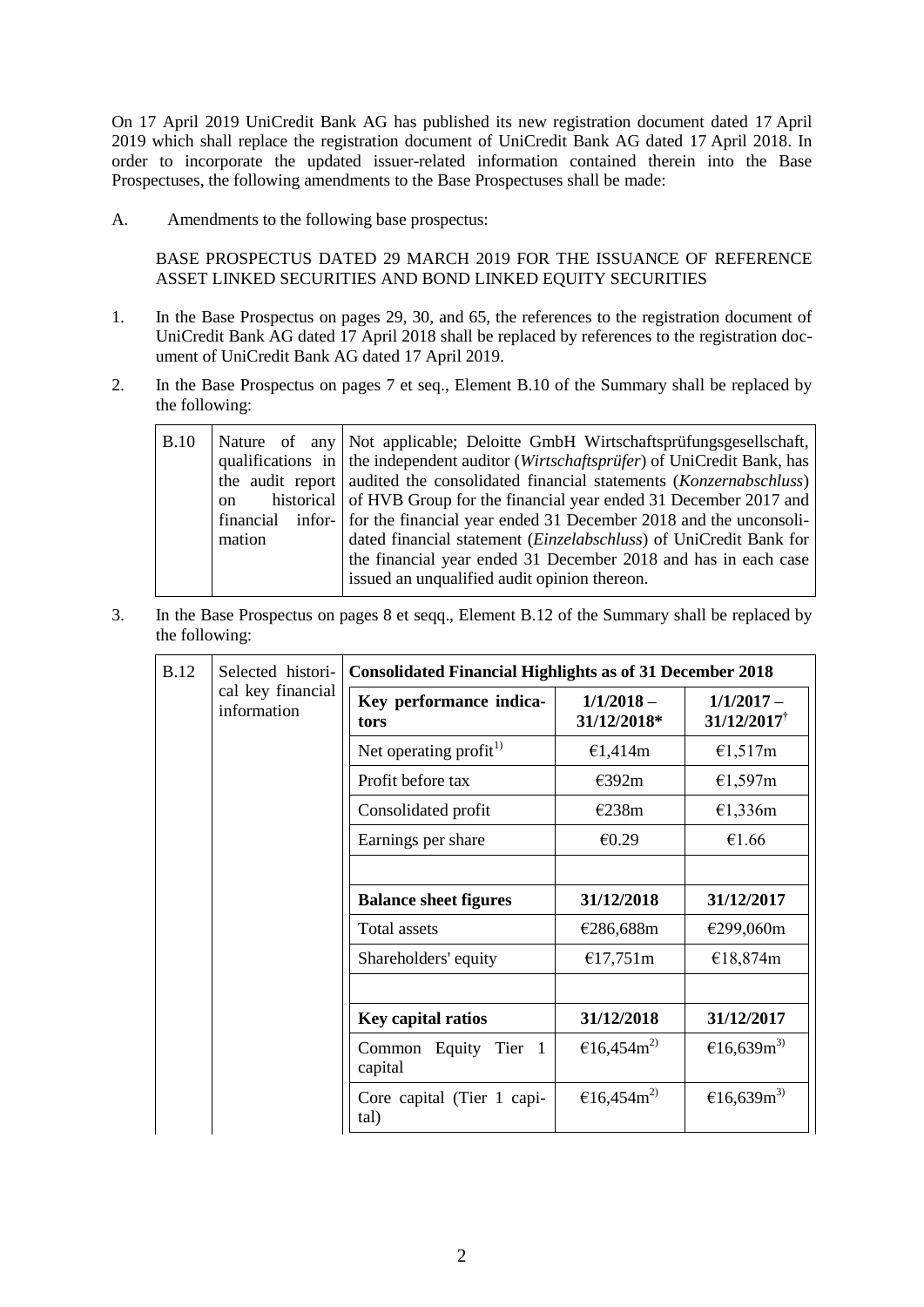|                                                                                                                                                                                                                                                              | Risk-weighted assets<br>$(in-$<br>cluding equivalents<br>for<br>market risk and operational<br>risk)                                                                                                                                                                                                                                                                                                                                                                                                                                                                                                                                                                                                                                                                                                                                                                                                                                                                                                                                                                                                                                      | €82,592m               | €78,711m     |
|--------------------------------------------------------------------------------------------------------------------------------------------------------------------------------------------------------------------------------------------------------------|-------------------------------------------------------------------------------------------------------------------------------------------------------------------------------------------------------------------------------------------------------------------------------------------------------------------------------------------------------------------------------------------------------------------------------------------------------------------------------------------------------------------------------------------------------------------------------------------------------------------------------------------------------------------------------------------------------------------------------------------------------------------------------------------------------------------------------------------------------------------------------------------------------------------------------------------------------------------------------------------------------------------------------------------------------------------------------------------------------------------------------------------|------------------------|--------------|
|                                                                                                                                                                                                                                                              | Common Equity Tier 1<br>capital ratio <sup>4)</sup>                                                                                                                                                                                                                                                                                                                                                                                                                                                                                                                                                                                                                                                                                                                                                                                                                                                                                                                                                                                                                                                                                       | $19.9\%^{2}$           | $21.1\%^{3}$ |
|                                                                                                                                                                                                                                                              | Core capital ratio (Tier 1<br>ratio) <sup>4)</sup>                                                                                                                                                                                                                                                                                                                                                                                                                                                                                                                                                                                                                                                                                                                                                                                                                                                                                                                                                                                                                                                                                        | $19.9\%$ <sup>2)</sup> | $21.1\%^{3}$ |
|                                                                                                                                                                                                                                                              | ∗<br>Figures shown in this column are audited and taken from the consolidated<br>financial statements of HVB Group for the financial year ended 31 Decem-<br>ber 2018.<br>Ť<br>Figures shown in this column are audited and taken from the consolidated<br>financial statements of HVB Group for the financial year ended 31 Decem-<br>ber 2017.<br>1)<br>Net operating profit results from the P/L line items net interest, dividends<br>and other income from equity investments, net fees and commissions, net<br>trading income, net other expenses/income, operating costs and net write-<br>downs of loans and provisions for guarantees and commitments.<br>2)<br>in accordance with the consolidated financial statements of HVB Group for<br>the financial year ended 31 December 2018 approved by the Supervisory<br>Board of UniCredit Bank AG.<br>3)<br>in accordance with the consolidated financial statements of HVB Group for<br>the financial year ended 31 December 2017 approved by the Supervisory<br>Board of UniCredit Bank AG.<br>4)<br>calculated on the basis of risk-weighted assets, including equivalents for |                        |              |
|                                                                                                                                                                                                                                                              | market risk and operational risk.                                                                                                                                                                                                                                                                                                                                                                                                                                                                                                                                                                                                                                                                                                                                                                                                                                                                                                                                                                                                                                                                                                         |                        |              |
| Statement<br>with<br>regard<br>to<br>no<br>material adverse<br>change in the<br>prospects of the<br>issuer since the<br>date of its last<br>published audit-<br>financial<br>ed<br>statements or a<br>description<br>of<br>material<br>any<br>adverse change | There has been no material adverse change in the prospects of<br>HVB Group since 31 December 2018, the date of its last published<br>audited financial statements.                                                                                                                                                                                                                                                                                                                                                                                                                                                                                                                                                                                                                                                                                                                                                                                                                                                                                                                                                                        |                        |              |
| Description<br>of<br>significant<br>change in the<br>financial<br>posi-<br>tion subsequent<br>the period<br>to<br>covered by the<br>historical finan-<br>cial information                                                                                    | There has been no significant change in the financial position of<br>HVB Group which has occurred since 31 December 2018.                                                                                                                                                                                                                                                                                                                                                                                                                                                                                                                                                                                                                                                                                                                                                                                                                                                                                                                                                                                                                 |                        |              |

4. In the Base Prospectus on pages 19 et seq., Element D.2 of the Summary shall be replaced by the following table: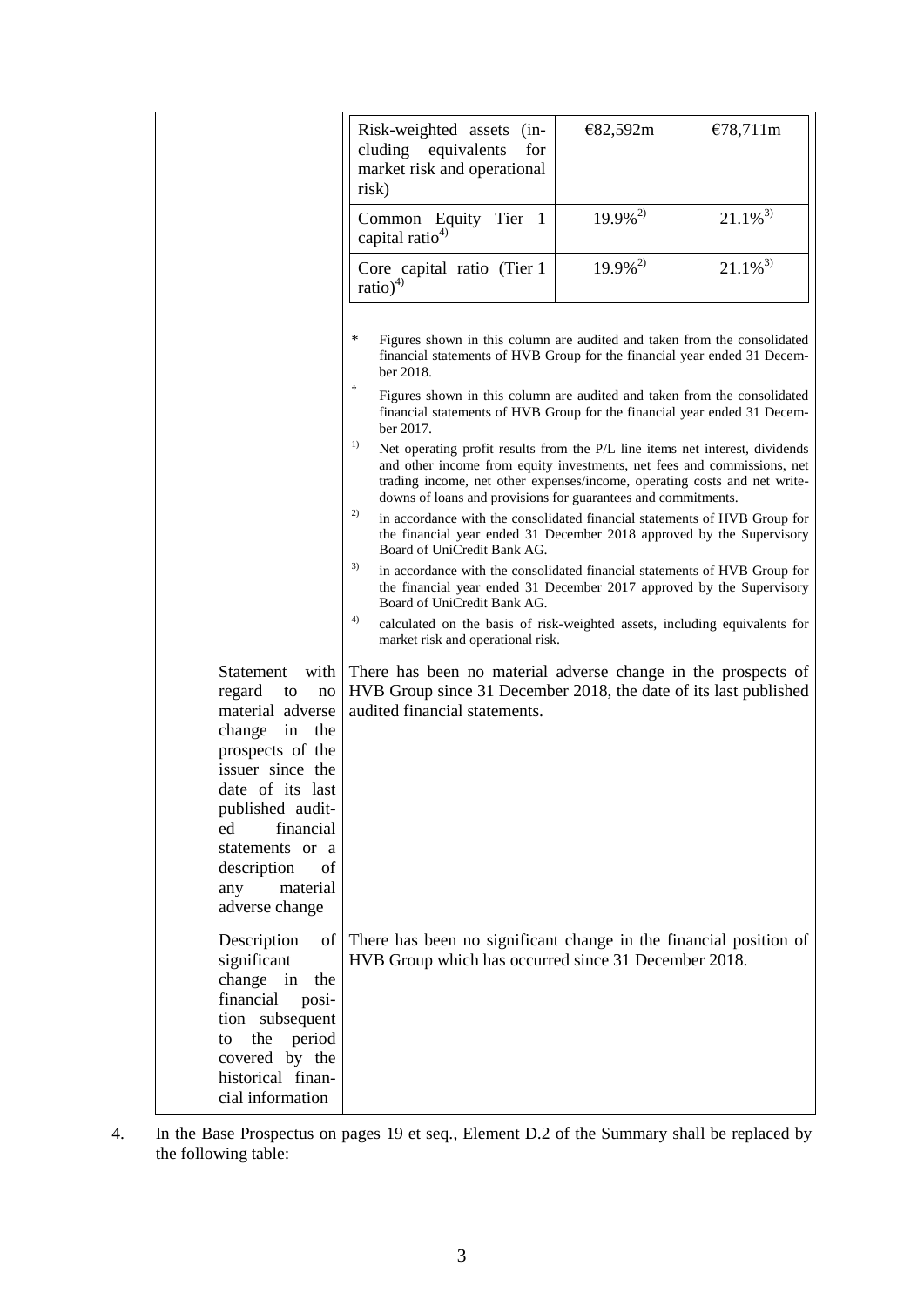| D.2 | Key information<br>on the key risks<br>that are specific<br>to the Issuer | Potential investors should be aware that in the case of the occur-<br>rence of one of the below mentioned risk factors the securities may<br>decline in value and that they may sustain a <b>total loss</b> of their in-<br>vestment. |                                                                                                                                                                                                                                                                                                                                                                         |
|-----|---------------------------------------------------------------------------|---------------------------------------------------------------------------------------------------------------------------------------------------------------------------------------------------------------------------------------|-------------------------------------------------------------------------------------------------------------------------------------------------------------------------------------------------------------------------------------------------------------------------------------------------------------------------------------------------------------------------|
|     |                                                                           | $\bullet$                                                                                                                                                                                                                             | Risks related to the issuer's financial situation: Liquidity risk                                                                                                                                                                                                                                                                                                       |
|     |                                                                           |                                                                                                                                                                                                                                       | (i) Risks that HVB Group will not be able to meet its payment<br>obligations on time or in full and (ii) risks that HVB Group is<br>not able to obtain sufficient liquidity when required or (iii) that<br>liquidity will only be available at higher interest rates and (iv)<br>systemic risk.                                                                         |
|     |                                                                           | $\bullet$                                                                                                                                                                                                                             | Risks related to the issuer's financial situation: Risks arising<br>from pension commitments                                                                                                                                                                                                                                                                            |
|     |                                                                           |                                                                                                                                                                                                                                       | Risk that the pension provider will have to provide additional<br>capital to service the vested pension commitments.                                                                                                                                                                                                                                                    |
|     |                                                                           | ٠                                                                                                                                                                                                                                     | Risks related to the issuer's specific business activities: Risk<br>from lending business (credit risk)                                                                                                                                                                                                                                                                 |
|     |                                                                           |                                                                                                                                                                                                                                       | (i) Credit default risk (including counterparty risk and issuer<br>risk as well as country risk); (ii) Risks from a decrease of the<br>value of loan collaterals or in case of debt enforcement; (iii)<br>Risks from derivative/trading business; (iv) Risks from credit<br>exposures to the parent company; (v) Risks from exposures to<br>sovereigns / public sector. |
|     |                                                                           |                                                                                                                                                                                                                                       | <b>Risk from trading activities (market Risk)</b>                                                                                                                                                                                                                                                                                                                       |
|     |                                                                           |                                                                                                                                                                                                                                       | Risks mainly arises in the Corporate & Investment Banking<br>(CIB) business segment: (i) Risk for trading books from dete-<br>rioration in market conditions; (ii) Risk in strategic invest-<br>ments or in liquidity reserve portfolios; (iii) Risks due to de-<br>crease in market liquidity and (iv) Interest rate and foreign cur-<br>rency risk.                   |
|     |                                                                           | $\bullet$                                                                                                                                                                                                                             | Risks from other business activities                                                                                                                                                                                                                                                                                                                                    |
|     |                                                                           |                                                                                                                                                                                                                                       | (i) Risks related to real estate and financial investments: Risk<br>of losses resulting from changes in the fair value of the real es-<br>tate portfolio of HVB Group and (ii) risk of decreases in the<br>value of the investment portfolio of the HVB Group.                                                                                                          |
|     |                                                                           | ٠                                                                                                                                                                                                                                     | General risks related to the issuer's business operations:<br><b>Business</b> risk                                                                                                                                                                                                                                                                                      |
|     |                                                                           |                                                                                                                                                                                                                                       | Risks of losses arising from unexpected negative changes in<br>the business volume and/or margins.                                                                                                                                                                                                                                                                      |
|     |                                                                           | ٠                                                                                                                                                                                                                                     | General risks related to the issuer's business operations: Risks<br>from concentrations of risk and earnings                                                                                                                                                                                                                                                            |
|     |                                                                           |                                                                                                                                                                                                                                       | Risks from concentrations of risk and earnings indicate in-<br>creased potential losses and represent a business-strategy risk<br>for HVB Group.                                                                                                                                                                                                                        |
|     |                                                                           | ٠                                                                                                                                                                                                                                     | General risks related to the issuer's business operations: Op-<br>erational risk                                                                                                                                                                                                                                                                                        |
|     |                                                                           |                                                                                                                                                                                                                                       | Risks due to the use of information- and communication tech-<br>nology, risks due to disruption and /or discontinuity of critical<br>business processes and risks in the course of outsourcing of<br>operations and processes to external providers.                                                                                                                    |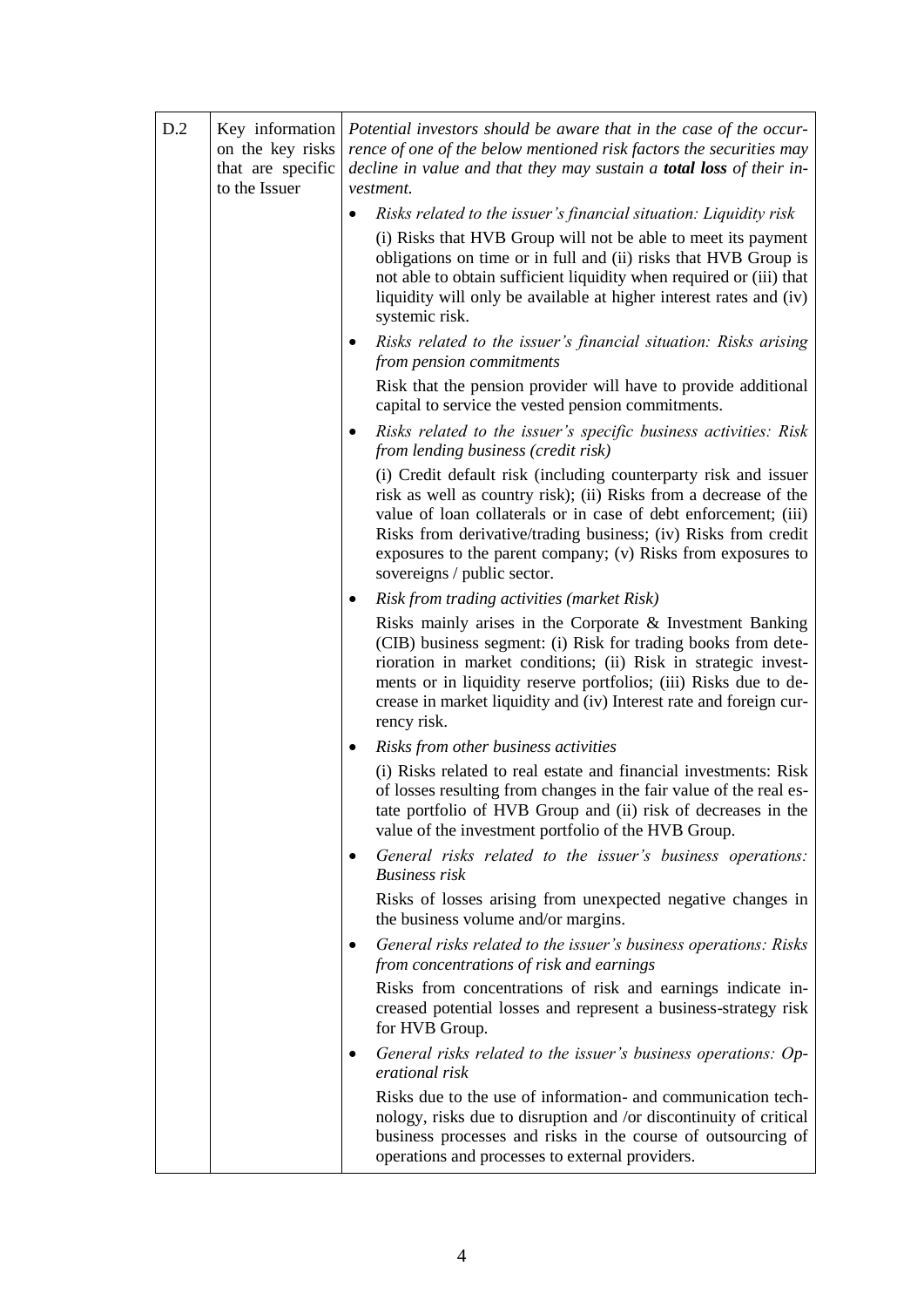|  |           | Reputational risk                                                                                                                                                                                                                                                                                                                                                                                                                                                                                                                                                                                                                                             |
|--|-----------|---------------------------------------------------------------------------------------------------------------------------------------------------------------------------------------------------------------------------------------------------------------------------------------------------------------------------------------------------------------------------------------------------------------------------------------------------------------------------------------------------------------------------------------------------------------------------------------------------------------------------------------------------------------|
|  |           | Risk of a negative effect on the income statement caused by<br>adverse reactions by stakeholders due to a changed perception<br>of HVB Group.                                                                                                                                                                                                                                                                                                                                                                                                                                                                                                                 |
|  |           | Legal and regulatory risk: Legal and tax risks                                                                                                                                                                                                                                                                                                                                                                                                                                                                                                                                                                                                                |
|  |           | Risks from legal proceedings and substantial uncertainty re-<br>garding the outcome of proceedings and the amount of possi-<br>ble damages.                                                                                                                                                                                                                                                                                                                                                                                                                                                                                                                   |
|  |           | Legal and regulatory risk: Compliance risk                                                                                                                                                                                                                                                                                                                                                                                                                                                                                                                                                                                                                    |
|  |           | Risk in connection with infringements of or non-compliance<br>with laws, regulations, statutory provisions, agreements, man-<br>datory practices and ethical standards.                                                                                                                                                                                                                                                                                                                                                                                                                                                                                       |
|  | $\bullet$ | Legal and regulatory risk:                                                                                                                                                                                                                                                                                                                                                                                                                                                                                                                                                                                                                                    |
|  |           | Risks arising in connection with the supervision of HVB<br>Group within the single supervisory mechanism (SSM); Risks<br>in connection with regulatory regimes in various local jurisdic-<br>tions and their disparities; Risk to take wide-ranging measures<br>due to changes of regulatory regimes; Risks in connection with<br>resolution planning, resolution measures and the requirement<br>to meet the minimum requirement for own funds and eligible<br>liabilities (MREL); Risks from stress testing measures im-<br>posed on HVB Group and impact on the supervisory review<br>and evaluation process (SREP) on the business performance of<br>HVB. |
|  |           | Strategic and macroeconomic risks                                                                                                                                                                                                                                                                                                                                                                                                                                                                                                                                                                                                                             |
|  |           | Risks arising in connection with economic developments in<br>Germany and by developments on the international financial<br>and capital markets; Risks arising in connection with interest<br>rate levels.                                                                                                                                                                                                                                                                                                                                                                                                                                                     |
|  |           |                                                                                                                                                                                                                                                                                                                                                                                                                                                                                                                                                                                                                                                               |

5. In the Base Prospectus on page 68, the whole text in the first paragraph in the section "DE-SCRIPTION OF THE ISSUER" shall be replaced as follows:

"The following information regarding the Issuer are hereby incorporated by reference into this Base Prospectus:

(i) The description of the Issuer included in the Registration Document of UniCredit Bank AG dated 17 April 2018, as supplemented by the Supplement dated 8 November 2018 to the Registration Document of UniCredit Bank AG dated 17 April 2018,

(ii) the description of the Issuer included in the Registration Document of UniCredit Bank AG dated 17 April 2019,

(iii) the audited consolidated financial statements, comprising the consolidated income statement, the consolidated balance sheet, the statement of changes in consolidated shareholders' equity, the consolidated cash flow statement, the notes to the consolidated financial statements and the independent auditors' report of HVB Group as of 31 December 2016, contained in the Annual Report HVB Group 2016,

(iv) the audited consolidated financial statements, comprising the consolidated income statement, the consolidated balance sheet, the statement of changes in consolidated shareholders' equity, the consolidated cash flow statement, the notes to the consolidated financial statements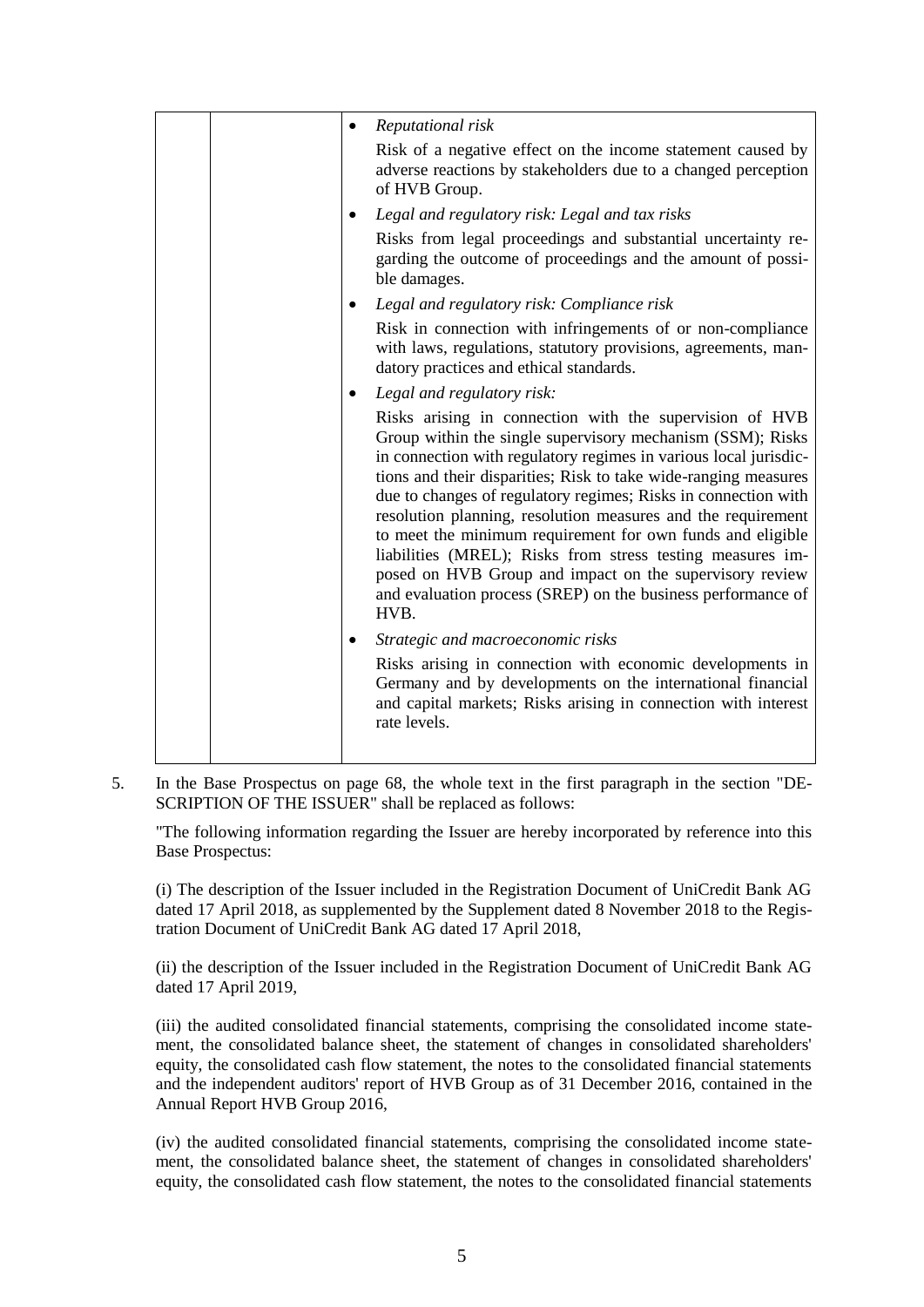and the independent auditors' report of HVB Group as of 31 December 2017, contained in the Annual Report HVB Group 2017,

(v) the audited unconsolidated financial statements, comprising the income statement of UniCredit Bank AG, the balance sheet of UniCredit Bank AG and the notes to the unconsolidated financial statements, and the auditors' report as of 31 December 2017, contained in the Annual Report UniCredit Bank AG (HVB) 2017.

(vi) the audited consolidated financial statements, comprising the consolidated income statement, the consolidated balance sheet, statement of changes in consolidated shareholders' equity, the statement of cash flows and the notes to the consolidated financial statements and the auditors' report of HVB Group as of 31 December 2018 contained in the Annual Report HVB Group 2018,

(vii) the unaudited Consolidated Results of HVB Group as of 30 June 2018,

(viii) the audited unconsolidated financial statements, comprising the income statement of UniCredit Bank AG, the balance sheet of UniCredit Bank AG and the notes to the unconsolidated financial statements, and the auditors' report as of 31 December 2018, contained in the Annual Report UniCredit Bank AG (HVB) 2018.

A list setting out the information incorporated by reference is provided on page 306 et seqq."

- 6. In the Base Prospectus on page 304, in the section "GENERAL INFORMATION", "Availability of Documents" the list of available documents below the first paragraph shall be replaced as follows:
	- "(1) articles of association of the Issuer,
	- (2) the consolidated annual reports in respect of the fiscal years ended 31 December 2016 of the HVB Group,
	- (3) the consolidated annual reports in respect of the fiscal years ended 31 December 2017 of the HVB Group,
	- (4) the unconsolidated annual financial statements of the Issuer in respect of the fiscal year ended 31 December 2017 prepared in accordance with the German Commercial Code (*Handelsgesetzbuch*),
	- (5) the unaudited consolidated results of HVB Group as of 30 June 2018,
	- (6) the consolidated annual reports in respect of the fiscal years ended 31 December 2018 of the HVB Group,
	- (7) the unconsolidated annual financial statements of the Issuer in respect of the fiscal year ended 31 December 2018 prepared in accordance with the German Commercial Code (*Handelsgesetzbuch*),
	- (8) the forms of the Global Notes,
	- (9) the Final Terms and
	- (10) the Agency Agreement, as amended and restated."
- 7. In the Base Prospectus on page 305, the text in section "GENERAL INFORMATION", "Significant Changes in HVB's Financial Position and Trend Information" shall be replaced by the following text: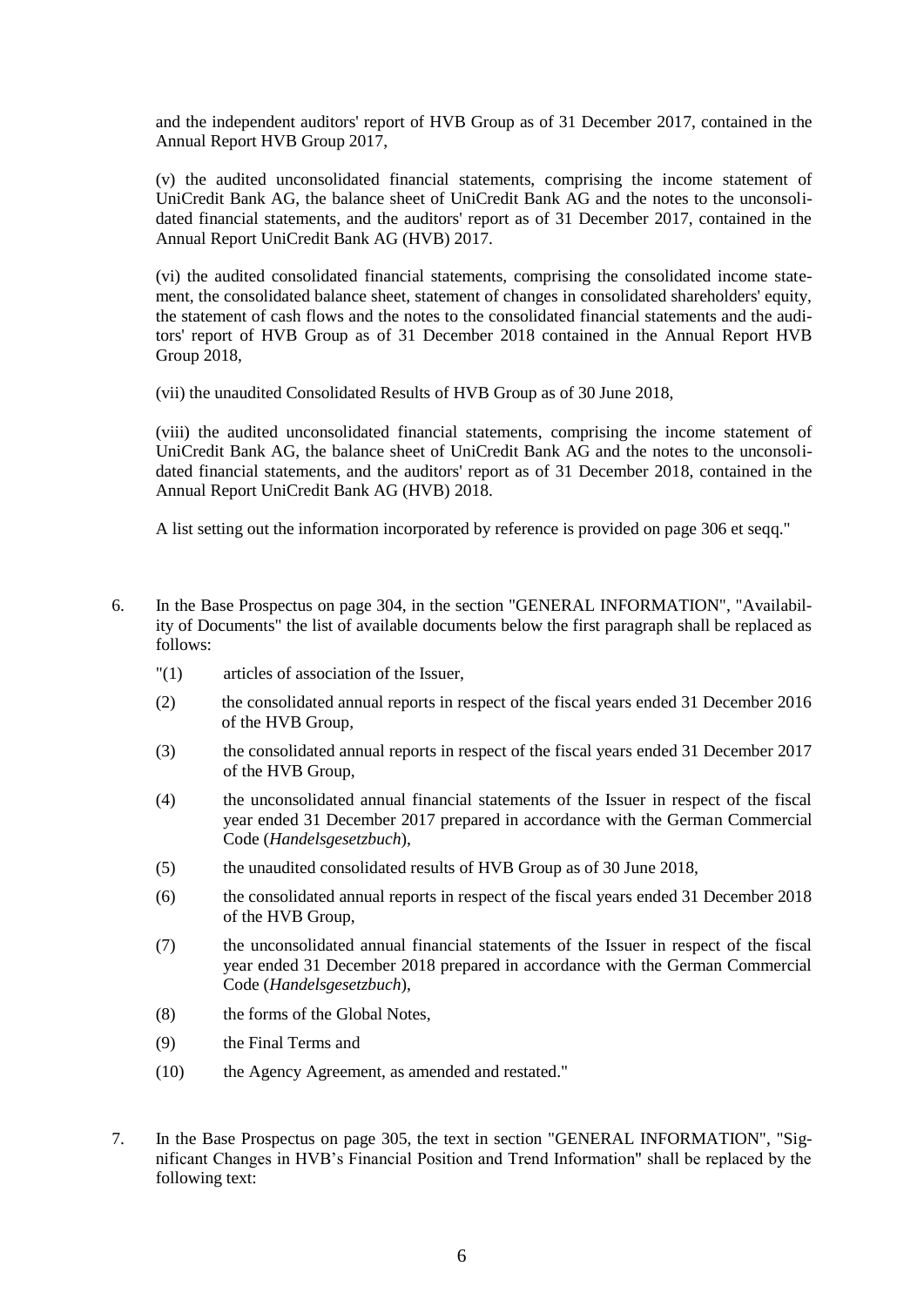"The performance of HVB Group will depend on the future development on the financial markets and the real economy in 2019 as well as other remaining imponderables. In this environment, HVB Group will continuously adapt its business strategy to reflect changes in market conditions and carefully review the management signals derived from this on a regular basis.

There has been (i) no significant change in the financial position of the HVB Group which has occurred since 31 December 2018, and (ii) no material adverse change in the prospects of the HVB Group since 31 December 2018, the date of its last published audited financial statements."

8. In the Base Prospectus on pages 307 et seqq., in section "GENERAL INFORMATION", "Information incorporated by reference in this Base Prospectus", the whole text shall be replaced as follows:

"The following information shall be deemed to be incorporated by reference in, and to form part of, this Base Prospectus.

|                          |                                                                       | Pages of the<br>document incor-<br>porated: | <b>Inserted in this</b><br><b>Base Prospec-</b><br>tus on the fol-<br>lowing pages: |
|--------------------------|-----------------------------------------------------------------------|---------------------------------------------|-------------------------------------------------------------------------------------|
|                          | Registration Document of UniCredit Bank AG,<br>dated 17 April $20191$ |                                             |                                                                                     |
| <b>Risk Factors</b>      |                                                                       |                                             |                                                                                     |
|                          | Risks relating to the business activity of<br><b>HVB</b> Group        | p. 3 to 9                                   | p. 30                                                                               |
|                          | <b>Statutory Auditors</b>                                             | p. 9                                        | p. 68                                                                               |
| <b>UniCredit Bank AG</b> |                                                                       |                                             |                                                                                     |
|                          | Information about HVB, the parent company<br>of HVB Group             | p. 10                                       | p. 68                                                                               |
|                          | Programme Transform 2019                                              | p.10                                        | p. 68                                                                               |
|                          | <b>Business Overview</b>                                              |                                             |                                                                                     |
|                          | Principal Activities                                                  | p. 10                                       | p. 68                                                                               |
|                          | Business segments of HVB Group                                        | p. 10 to 13                                 | p. 68                                                                               |
|                          | <b>Principal Markets</b>                                              | p. 13                                       | p. 68                                                                               |
|                          | <b>Management and Supervisory Bodies</b>                              | p. 13 to 14                                 | p. 68                                                                               |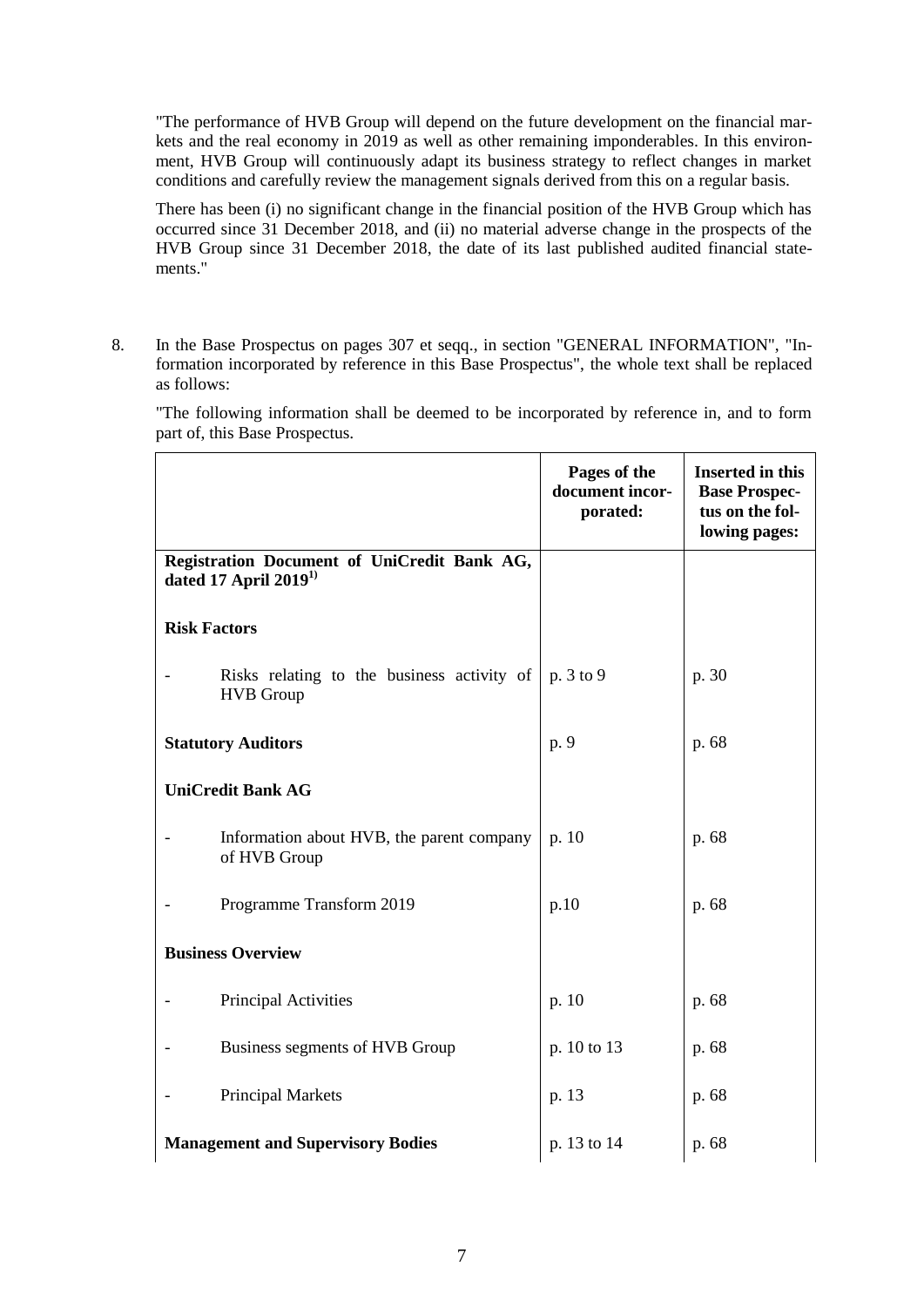|                          | <b>Major Shareholders</b>                                                                                                                                                                         | p. 15             | p. 68 |
|--------------------------|---------------------------------------------------------------------------------------------------------------------------------------------------------------------------------------------------|-------------------|-------|
| <b>Auditors</b>          |                                                                                                                                                                                                   | p. 15             | p. 68 |
|                          | <b>Legal and Arbitration Proceedings</b>                                                                                                                                                          | p. 15 to 17       | p. 68 |
|                          | Proceedings Related to Actions by the Regulatory<br><b>Authorities</b>                                                                                                                            | p. 17 to 18       | p. 68 |
|                          | Audited financial statements of HVB Group for<br>the fiscal year ended 31 December 2018 (Annual<br>Report HVB Group $2018)^{2}$                                                                   |                   |       |
|                          | <b>Consolidated Income Statement</b>                                                                                                                                                              | p. F-1 to F-2     | p. 68 |
|                          | <b>Consolidated Balance Sheet</b>                                                                                                                                                                 | p. F-3 to F-4     | p. 68 |
|                          | Statement of Changes in Consolidated<br>Shareholders' Equity                                                                                                                                      | p. F-5 to F-7     | p. 68 |
| $\overline{\phantom{a}}$ | <b>Consolidated Cash Flow Statement</b>                                                                                                                                                           | p. F-8            | p. 68 |
|                          | <b>Consolidated Financial Statements - Notes</b>                                                                                                                                                  | p. F-9 to F-181   | p. 68 |
| $\qquad \qquad -$        | <b>Independent Auditors' Report</b>                                                                                                                                                               | p. F-183 to F-188 | p. 68 |
| <b>Audited</b>           | unconsolidated<br>financial<br>statements<br>(Jahresabschluss) of UniCredit Bank AG for the<br>fiscal year ended 31 December 2018 (Annual Re-<br>port UniCredit Bank AG (HVB) 2018) <sup>2)</sup> |                   |       |
|                          | Income Statement of UniCredit Bank AG                                                                                                                                                             | p. F-189 to F-190 | p. 68 |
|                          |                                                                                                                                                                                                   |                   |       |
|                          | Balance Sheet of UniCredit Bank AG                                                                                                                                                                | p. F-191 to F-196 | p. 68 |
|                          | <b>Notes</b>                                                                                                                                                                                      | p. F-197 to F-254 | p. 68 |
|                          | <b>Auditors' Report</b>                                                                                                                                                                           | p. F-256 to F-261 | p. 68 |
|                          | Audited financial statements of HVB Group for<br>the fiscal year ended 31 December 2017 (Annual<br>Report HVB Group $2017)^{2}$                                                                   |                   |       |
|                          | <b>Consolidated Income Statement</b>                                                                                                                                                              | p. 88 to 89       | p. 68 |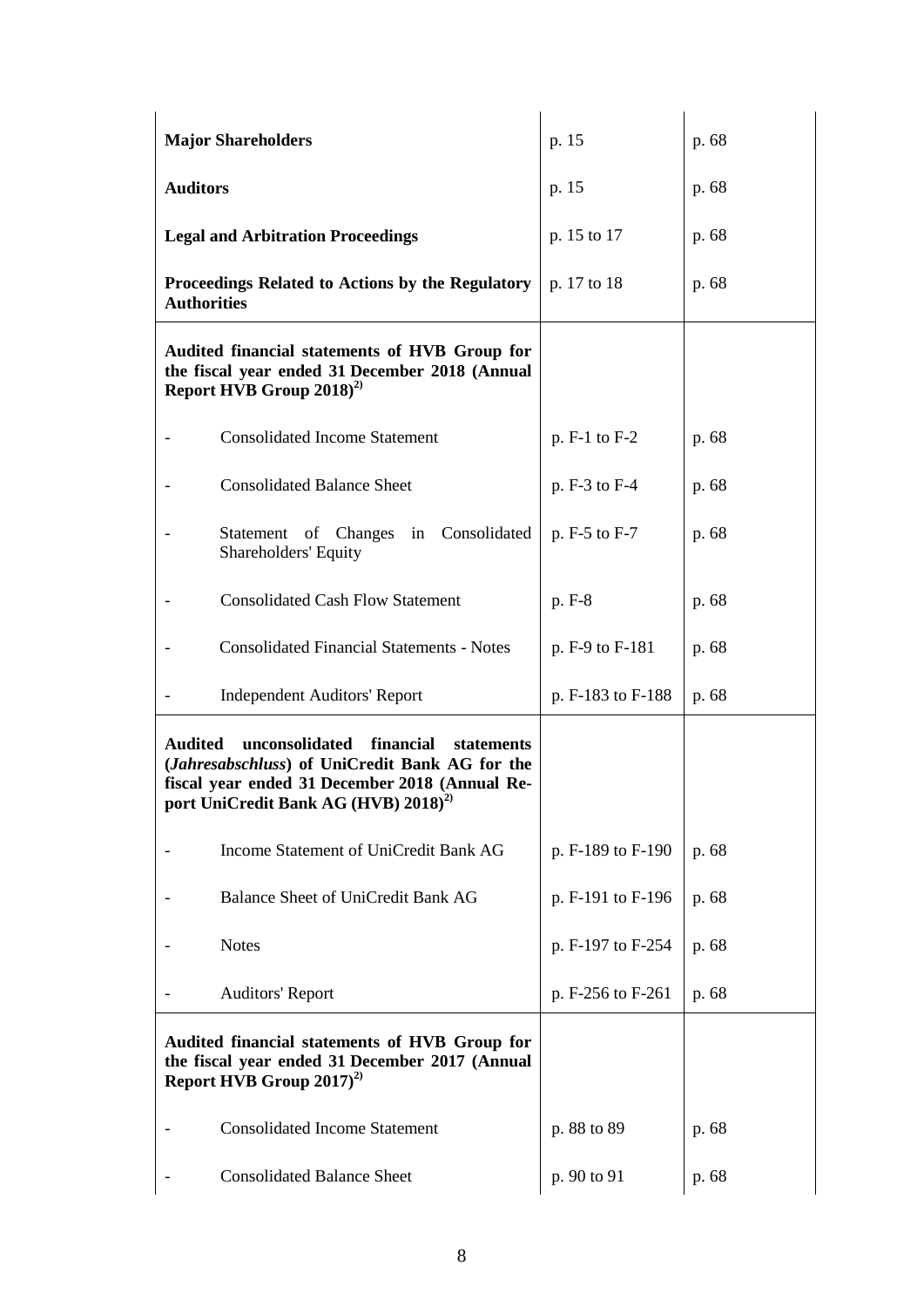| Statement of Changes in Consolidated<br>Shareholders' Equity                                                                                                                     | p. 92 to 93   | p. 68  |
|----------------------------------------------------------------------------------------------------------------------------------------------------------------------------------|---------------|--------|
| <b>Consolidated Cash Flow Statement</b>                                                                                                                                          | p. 94 to 95   | p. 68  |
| <b>Notes</b>                                                                                                                                                                     | p. 96 to 229  | p. 68  |
| <b>Independent Auditors' Report</b>                                                                                                                                              | p. 230 to 235 | p. 68  |
| Base Prospectus of UniCredit Bank AG dated 25<br>May 2018 for the issuance of Single Underlying<br>and Multi Underlying Securities (with partial<br>capital protections) $^{3)}$ |               |        |
| Description of HVB Multi Manager Best<br><b>Select Flex Index</b>                                                                                                                | p. 416 to 428 | p. 266 |
| Description of HVB Multi Manager Best<br>Select Flex Index II                                                                                                                    | p. 429 to 441 | p. 266 |
| Description of HVB Multi Vermögensdepot<br>Wachstum Flex Index II                                                                                                                | p. 442 to 457 | p. 266 |
| Description of HVB Multi Vermögensdepot<br>Wachstum Flex Index III                                                                                                               | p. 458 to 469 | p. 266 |
| Description of HVB Star Funds Excess Re-<br>turn Risk Control Index                                                                                                              | p. 470 to 479 | p. 266 |
| Description of VP Klassik 70 Benchmark<br>Index                                                                                                                                  | p. 480 to 194 | p. 266 |

 $<sup>1)</sup>$  The document is published on the following website of the Issuer:</sup>

http:// www.onemarkets.de/de/rechtliches/registrierungsdokumente-uvp.html

 $^{2)}$  The document is published on the following website of the Issuer:

https://www.hypovereinsbank.de/portal?view=/de/ueber-uns/investor-relations-en/reports.jsp

<sup>3)</sup> The document is published on the following website of the Issuer:

https://www.onemarkets.de/de/rechtliches/basisprospekte.html

Parts of such documents, including documents incorporated by reference into these documents, whose information is not incorporated by express reference are not relevant for potential investors."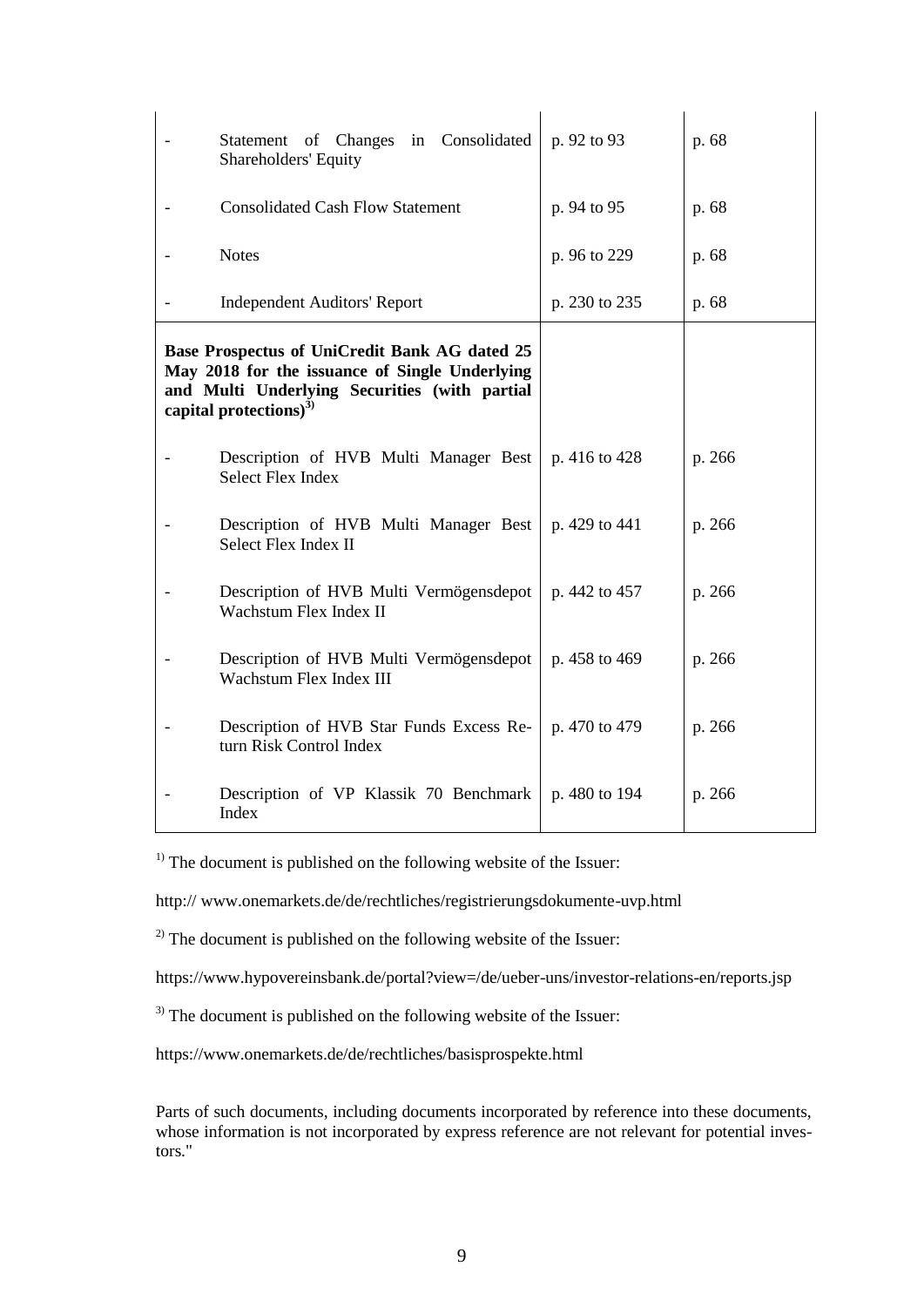B. Amendments to the following base prospectus:

BASE PROSPECTUS DATED 17 JANUARY 2019 FOR THE ISSUANCE OF CREDIT LINKED NOTES

- 1. In the Base Prospectus on pages 30, 31 and 60, the references to the registration document of UniCredit Bank AG dated 17 April 2018 shall be replaced by references to the registration document of UniCredit Bank AG dated 17 April 2019.
- 2. In the Base Prospectus on page 9, Element B.10 of the Summary shall be replaced by the following:

| B.10 | on<br>mation | Nature of any Not applicable; Deloitte GmbH Wirtschaftsprüfungsgesellschaft,<br>qualifications in $\vert$ the independent auditor ( <i>Wirtschaftsprüfer</i> ) of UniCredit Bank, has<br>the audit report audited the consolidated financial statements ( <i>Konzernabschluss</i> )<br>historical of HVB Group for the financial year ended 31 December 2017 and<br>financial infor- for the financial year ended 31 December 2018 and the unconsoli-<br>dated financial statement ( <i>Einzelabschluss</i> ) of UniCredit Bank for<br>the financial year ended 31 December 2018 and has in each case<br>issued an unqualified audit opinion thereon. |
|------|--------------|-------------------------------------------------------------------------------------------------------------------------------------------------------------------------------------------------------------------------------------------------------------------------------------------------------------------------------------------------------------------------------------------------------------------------------------------------------------------------------------------------------------------------------------------------------------------------------------------------------------------------------------------------------|
|------|--------------|-------------------------------------------------------------------------------------------------------------------------------------------------------------------------------------------------------------------------------------------------------------------------------------------------------------------------------------------------------------------------------------------------------------------------------------------------------------------------------------------------------------------------------------------------------------------------------------------------------------------------------------------------------|

3. In the Base Prospectus on pages 9 et seqq., Element B.12 of the Summary shall be replaced by the following:

| <b>B.12</b> | Selected histori-<br>cal key financial<br>information | <b>Consolidated Financial Highlights as of 31 December 2018</b>                                    |                             |                                           |  |
|-------------|-------------------------------------------------------|----------------------------------------------------------------------------------------------------|-----------------------------|-------------------------------------------|--|
|             |                                                       | Key performance indica-<br>tors                                                                    | $1/1/2018 -$<br>31/12/2018* | $1/1/2017 -$<br>$31/12/2017$ <sup>†</sup> |  |
|             |                                                       | Net operating profit <sup>1)</sup>                                                                 | €1,414m                     | €1,517m                                   |  |
|             |                                                       | Profit before tax                                                                                  | €392m                       | €1,597m                                   |  |
|             |                                                       | Consolidated profit                                                                                | €238m                       | €1,336m                                   |  |
|             |                                                       | Earnings per share                                                                                 | €0.29                       | €1.66                                     |  |
|             |                                                       |                                                                                                    |                             |                                           |  |
|             |                                                       | <b>Balance sheet figures</b>                                                                       | 31/12/2018                  | 31/12/2017                                |  |
|             |                                                       | <b>Total assets</b>                                                                                | €286,688m                   | €299,060m                                 |  |
|             |                                                       | Shareholders' equity                                                                               | €17,751m                    | €18,874m                                  |  |
|             |                                                       |                                                                                                    |                             |                                           |  |
|             |                                                       | Key capital ratios                                                                                 | 31/12/2018                  | 31/12/2017                                |  |
|             |                                                       | Common Equity Tier 1<br>capital                                                                    | €16,454 $m2$                | €16,639m <sup>3)</sup>                    |  |
|             |                                                       | Core capital (Tier 1 capi-<br>tal)                                                                 | €16,454 $m2$                | €16,639m <sup>3)</sup>                    |  |
|             |                                                       | Risk-weighted assets (in-<br>cluding<br>equivalents<br>for<br>market risk and operational<br>risk) | €82,592m                    | €78,711m                                  |  |
|             |                                                       | Tier<br>Common Equity<br>$\blacksquare$<br>capital ratio <sup>4)</sup>                             | $19.9\%^{2}$                | $21.1\%^{3}$                              |  |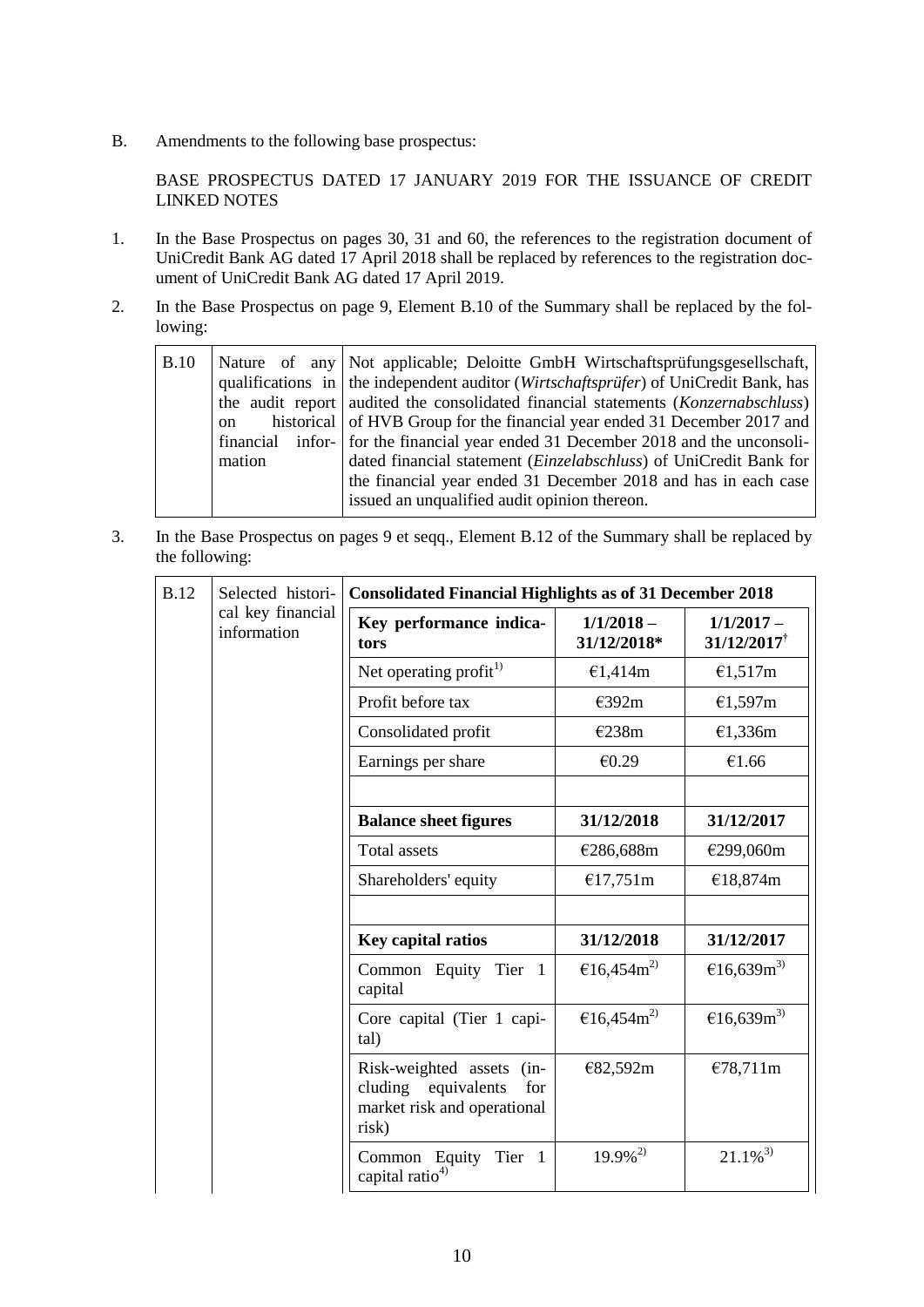|                                                                                                                                                                                                                                                                     | Core capital ratio (Tier 1<br>$ratio)^{4)}$                                                                                                                                                                                                                                                                                                                                                                                                                                                                                                                                                                                                                                                                                                                                                                                                                                                                                                                                                                                                                                                                                               | $19.9\%^{2}$ | $21.1\%$ <sup>3)</sup> |
|---------------------------------------------------------------------------------------------------------------------------------------------------------------------------------------------------------------------------------------------------------------------|-------------------------------------------------------------------------------------------------------------------------------------------------------------------------------------------------------------------------------------------------------------------------------------------------------------------------------------------------------------------------------------------------------------------------------------------------------------------------------------------------------------------------------------------------------------------------------------------------------------------------------------------------------------------------------------------------------------------------------------------------------------------------------------------------------------------------------------------------------------------------------------------------------------------------------------------------------------------------------------------------------------------------------------------------------------------------------------------------------------------------------------------|--------------|------------------------|
|                                                                                                                                                                                                                                                                     | ∗<br>Figures shown in this column are audited and taken from the consolidated<br>financial statements of HVB Group for the financial year ended 31 Decem-<br>ber 2018.<br>Ť<br>Figures shown in this column are audited and taken from the consolidated<br>financial statements of HVB Group for the financial year ended 31 Decem-<br>ber 2017.<br>1)<br>Net operating profit results from the P/L line items net interest, dividends<br>and other income from equity investments, net fees and commissions, net<br>trading income, net other expenses/income, operating costs and net write-<br>downs of loans and provisions for guarantees and commitments.<br>2)<br>in accordance with the consolidated financial statements of HVB Group for<br>the financial year ended 31 December 2018 approved by the Supervisory<br>Board of UniCredit Bank AG.<br>3)<br>in accordance with the consolidated financial statements of HVB Group for<br>the financial year ended 31 December 2017 approved by the Supervisory<br>Board of UniCredit Bank AG.<br>4)<br>calculated on the basis of risk-weighted assets, including equivalents for |              |                        |
| <b>Statement</b><br>with<br>regard<br>to<br>no<br>material adverse<br>change in the<br>prospects of the<br>issuer since the<br>date of its last<br>published audit-<br>financial<br>ed<br>statements or a<br>description<br>of<br>material<br>any<br>adverse change | market risk and operational risk.<br>There has been no material adverse change in the prospects of<br>HVB Group since 31 December 2018, the date of its last published<br>audited financial statements.                                                                                                                                                                                                                                                                                                                                                                                                                                                                                                                                                                                                                                                                                                                                                                                                                                                                                                                                   |              |                        |
| Description<br>significant<br>change in the<br>financial<br>posi-<br>tion subsequent<br>to the period<br>covered by the<br>historical finan-<br>cial information                                                                                                    | of There has been no significant change in the financial position of<br>HVB Group which has occurred since 31 December 2018.                                                                                                                                                                                                                                                                                                                                                                                                                                                                                                                                                                                                                                                                                                                                                                                                                                                                                                                                                                                                              |              |                        |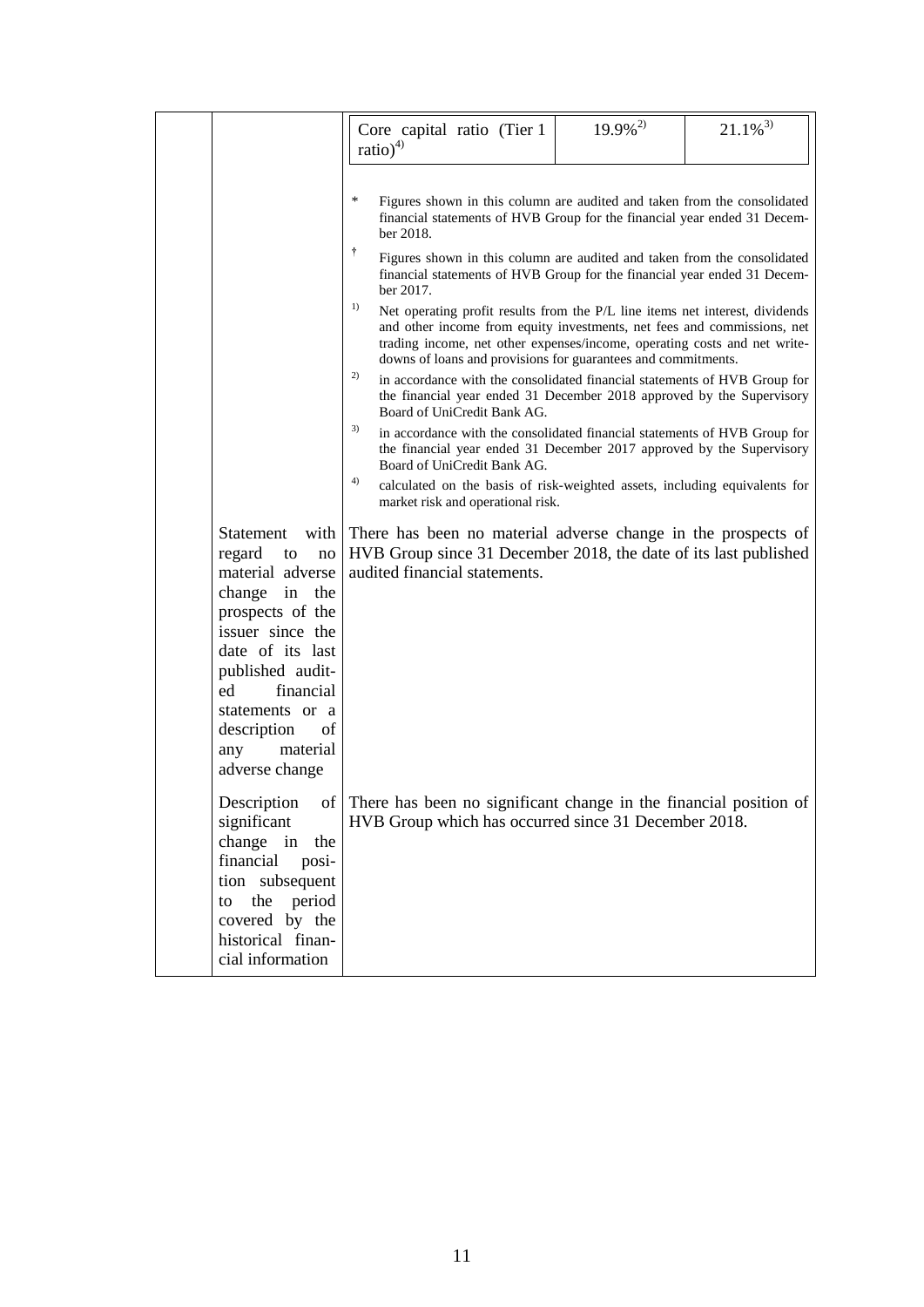4. In the Base Prospectus on pages 23 et seqq., Element D.2 of the Summary shall be replaced by the following table:

| D.2 | Key information<br>on the key risks<br>that are specific<br>to the Issuer | Potential investors should be aware that in the case of the occur-<br>rence of one of the below mentioned risk factors the securities may<br>decline in value and that they may sustain a <b>total loss</b> of their in-<br>vestment.                                                                                                                                   |  |
|-----|---------------------------------------------------------------------------|-------------------------------------------------------------------------------------------------------------------------------------------------------------------------------------------------------------------------------------------------------------------------------------------------------------------------------------------------------------------------|--|
|     |                                                                           | Risks related to the issuer's financial situation: Liquidity risk                                                                                                                                                                                                                                                                                                       |  |
|     |                                                                           | (i) Risks that HVB Group will not be able to meet its payment<br>obligations on time or in full and (ii) risks that HVB Group is<br>not able to obtain sufficient liquidity when required or (iii) that<br>liquidity will only be available at higher interest rates and (iv)<br>systemic risk.                                                                         |  |
|     |                                                                           | Risks related to the issuer's financial situation: Risks arising<br>$\bullet$<br>from pension commitments                                                                                                                                                                                                                                                               |  |
|     |                                                                           | Risk that the pension provider will have to provide additional<br>capital to service the vested pension commitments.                                                                                                                                                                                                                                                    |  |
|     |                                                                           | Risks related to the issuer's specific business activities: Risk<br>$\bullet$<br>from lending business (credit risk)                                                                                                                                                                                                                                                    |  |
|     |                                                                           | (i) Credit default risk (including counterparty risk and issuer<br>risk as well as country risk); (ii) Risks from a decrease of the<br>value of loan collaterals or in case of debt enforcement; (iii)<br>Risks from derivative/trading business; (iv) Risks from credit<br>exposures to the parent company; (v) Risks from exposures to<br>sovereigns / public sector. |  |
|     |                                                                           | <b>Risk from trading activities (market Risk)</b><br>٠                                                                                                                                                                                                                                                                                                                  |  |
|     |                                                                           | Risks mainly arises in the Corporate & Investment Banking<br>(CIB) business segment: (i) Risk for trading books from dete-<br>rioration in market conditions; (ii) Risk in strategic invest-<br>ments or in liquidity reserve portfolios; (iii) Risks due to de-<br>crease in market liquidity and (iv) Interest rate and foreign cur-<br>rency risk.                   |  |
|     |                                                                           | Risks from other business activities<br>٠                                                                                                                                                                                                                                                                                                                               |  |
|     |                                                                           | (i) Risks related to real estate and financial investments: Risk<br>of losses resulting from changes in the fair value of the real es-<br>tate portfolio of HVB Group and (ii) risk of decreases in the<br>value of the investment portfolio of the HVB Group.                                                                                                          |  |
|     |                                                                           | General risks related to the issuer's business operations:<br><b>Business risk</b>                                                                                                                                                                                                                                                                                      |  |
|     |                                                                           | Risks of losses arising from unexpected negative changes in<br>the business volume and/or margins.                                                                                                                                                                                                                                                                      |  |
|     |                                                                           | General risks related to the issuer's business operations: Risks<br>$\bullet$<br>from concentrations of risk and earnings                                                                                                                                                                                                                                               |  |
|     |                                                                           | Risks from concentrations of risk and earnings indicate in-<br>creased potential losses and represent a business-strategy risk<br>for HVB Group.                                                                                                                                                                                                                        |  |
|     |                                                                           | General risks related to the issuer's business operations: Op-<br>erational risk                                                                                                                                                                                                                                                                                        |  |
|     |                                                                           | Risks due to the use of information- and communication tech-<br>nology, risks due to disruption and /or discontinuity of critical                                                                                                                                                                                                                                       |  |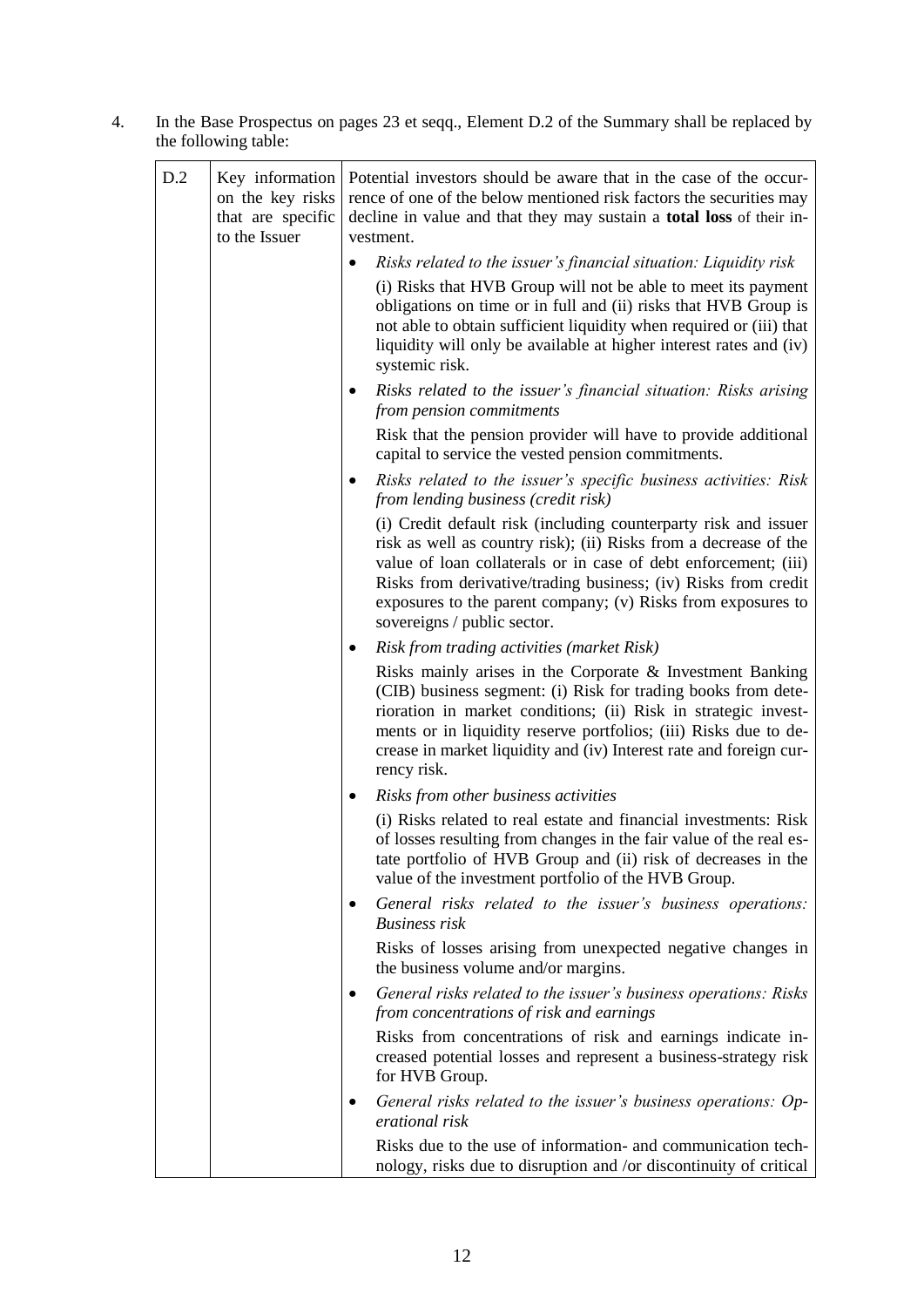|  |           | business processes and risks in the course of outsourcing of                                                                                                                                                                                                                                                                                                                                                                                                                                                                                                                                                                                                  |
|--|-----------|---------------------------------------------------------------------------------------------------------------------------------------------------------------------------------------------------------------------------------------------------------------------------------------------------------------------------------------------------------------------------------------------------------------------------------------------------------------------------------------------------------------------------------------------------------------------------------------------------------------------------------------------------------------|
|  |           | operations and processes to external providers.                                                                                                                                                                                                                                                                                                                                                                                                                                                                                                                                                                                                               |
|  | $\bullet$ | Reputational risk                                                                                                                                                                                                                                                                                                                                                                                                                                                                                                                                                                                                                                             |
|  |           | Risk of a negative effect on the income statement caused by<br>adverse reactions by stakeholders due to a changed perception<br>of HVB Group.                                                                                                                                                                                                                                                                                                                                                                                                                                                                                                                 |
|  | $\bullet$ | Legal and regulatory risk: Legal and tax risks                                                                                                                                                                                                                                                                                                                                                                                                                                                                                                                                                                                                                |
|  |           | Risks from legal proceedings and substantial uncertainty re-<br>garding the outcome of proceedings and the amount of possi-<br>ble damages.                                                                                                                                                                                                                                                                                                                                                                                                                                                                                                                   |
|  | $\bullet$ | Legal and regulatory risk: Compliance risk                                                                                                                                                                                                                                                                                                                                                                                                                                                                                                                                                                                                                    |
|  |           | Risk in connection with infringements of or non-compliance<br>with laws, regulations, statutory provisions, agreements, man-<br>datory practices and ethical standards.                                                                                                                                                                                                                                                                                                                                                                                                                                                                                       |
|  |           | Legal and regulatory risk:                                                                                                                                                                                                                                                                                                                                                                                                                                                                                                                                                                                                                                    |
|  |           | Risks arising in connection with the supervision of HVB<br>Group within the single supervisory mechanism (SSM); Risks<br>in connection with regulatory regimes in various local jurisdic-<br>tions and their disparities; Risk to take wide-ranging measures<br>due to changes of regulatory regimes; Risks in connection with<br>resolution planning, resolution measures and the requirement<br>to meet the minimum requirement for own funds and eligible<br>liabilities (MREL); Risks from stress testing measures im-<br>posed on HVB Group and impact on the supervisory review<br>and evaluation process (SREP) on the business performance of<br>HVB. |
|  | ٠         | Strategic and macroeconomic risks                                                                                                                                                                                                                                                                                                                                                                                                                                                                                                                                                                                                                             |
|  |           | Risks arising in connection with economic developments in<br>Germany and by developments on the international financial<br>and capital markets; Risks arising in connection with interest<br>rate levels.                                                                                                                                                                                                                                                                                                                                                                                                                                                     |
|  |           |                                                                                                                                                                                                                                                                                                                                                                                                                                                                                                                                                                                                                                                               |

5. In the Base Prospectus on pages 62 et seqq., in the section "3. General Description of the Base Prospectus" under "3.5 Information incorporated by reference into this Base Prospectus" the whole text shall be replaced as follows:

"The following information shall be deemed to be incorporated by reference in, and to form part of, this Base Prospectus. Parts of such documents, including documents incorporated by reference into these documents, whose information is not incorporated by express reference are not relevant for potential investors.

| <b>Section</b> | Pages of the<br>document<br>where the incor-<br>porated | Incorporation<br>of information<br>in this Base<br><b>Prospectus</b> |
|----------------|---------------------------------------------------------|----------------------------------------------------------------------|
|                | information is<br>set out:                              | on the follow-<br>ing pages:                                         |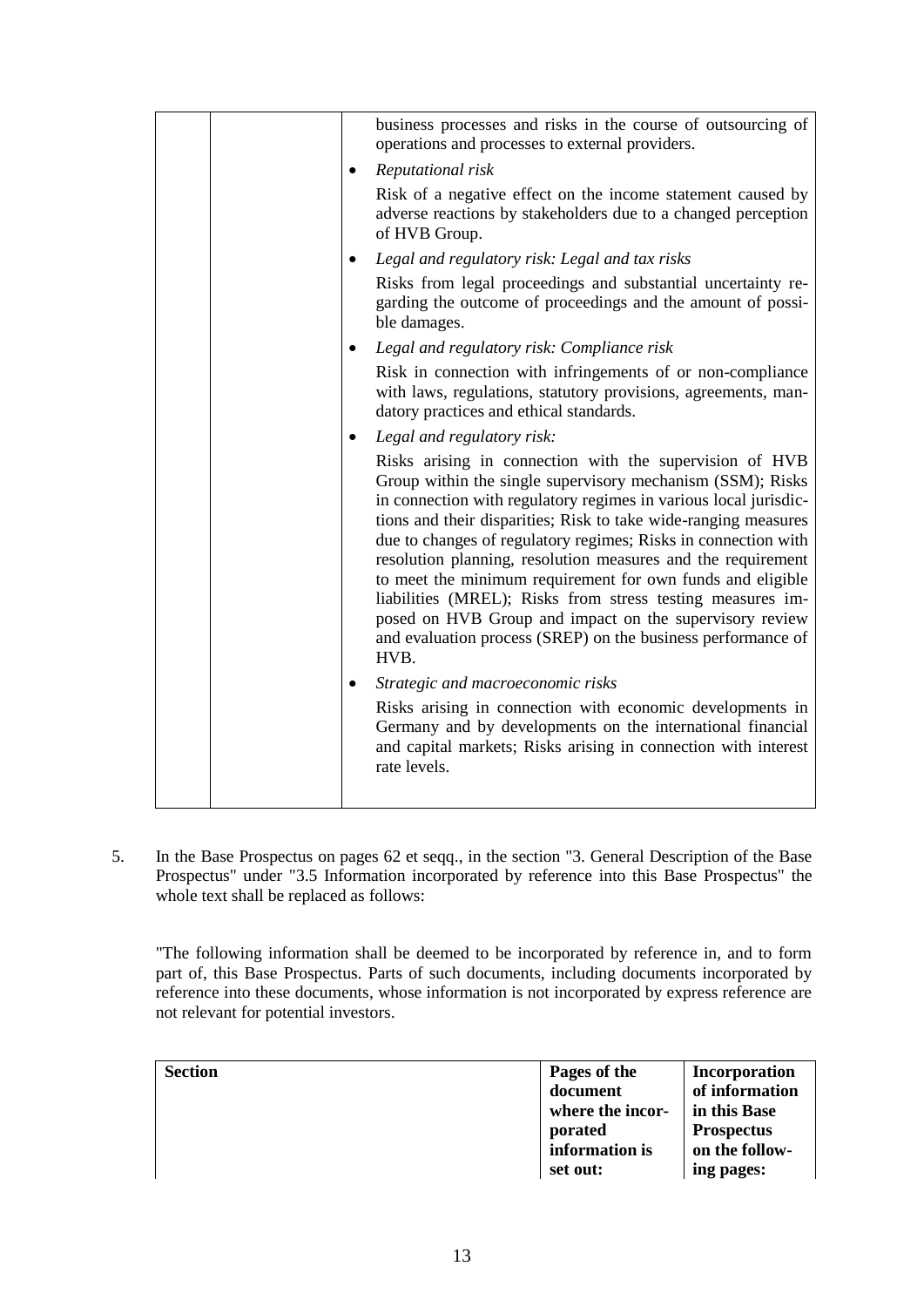| (1) Registration Document of UniCredit Bank<br>AG, dated 17 April 2019 <sup>1)</sup>                                                          |                 |        |
|-----------------------------------------------------------------------------------------------------------------------------------------------|-----------------|--------|
| <b>Risk Factors</b>                                                                                                                           |                 |        |
| Risks relating to the business activity of<br><b>HVB</b> Group                                                                                | p. 3 to 9       | p. 31  |
| <b>Statutory Auditors</b>                                                                                                                     | p. 9            | p. 31  |
| <b>UniCredit Bank AG</b>                                                                                                                      |                 |        |
| Information about HVB, the parent company<br>of HVB Group                                                                                     | p. $10$         | p. 376 |
| Programme Transform 2019                                                                                                                      | p.10            | p. 376 |
| <b>Business Overview</b>                                                                                                                      |                 |        |
| Principal Activities                                                                                                                          | p. 10           | p. 376 |
| Business segments of HVB Group                                                                                                                | p. 10 to 13     | p. 376 |
| <b>Principal Markets</b>                                                                                                                      | p. 13           | p. 376 |
| <b>Management and Supervisory Bodies</b>                                                                                                      | p. 13 to 14     | p. 376 |
| <b>Major Shareholders</b>                                                                                                                     | p. 15           | p. 376 |
| <b>Auditors</b>                                                                                                                               | p. 15           | p. 376 |
| <b>Legal and Arbitration Proceedings</b>                                                                                                      | p. 15 to 17     | p. 376 |
| Proceedings Related to Actions by the Regulatory<br><b>Authorities</b>                                                                        | p. 17 to 18     | p. 376 |
| (2) Audited financial statements of HVB Group<br>for the fiscal year ended 31 December 2018 (An-<br>nual Report HVB Group 2018) <sup>2)</sup> |                 |        |
| <b>Consolidated Income Statement</b>                                                                                                          | $p. F-1 to F-2$ | p. 376 |
| <b>Consolidated Balance Sheet</b>                                                                                                             | p. F-3 to F-4   | p. 376 |
| Statement of Changes in Consolidated<br>Shareholders' Equity                                                                                  | p. F-5 to F-7   | p. 376 |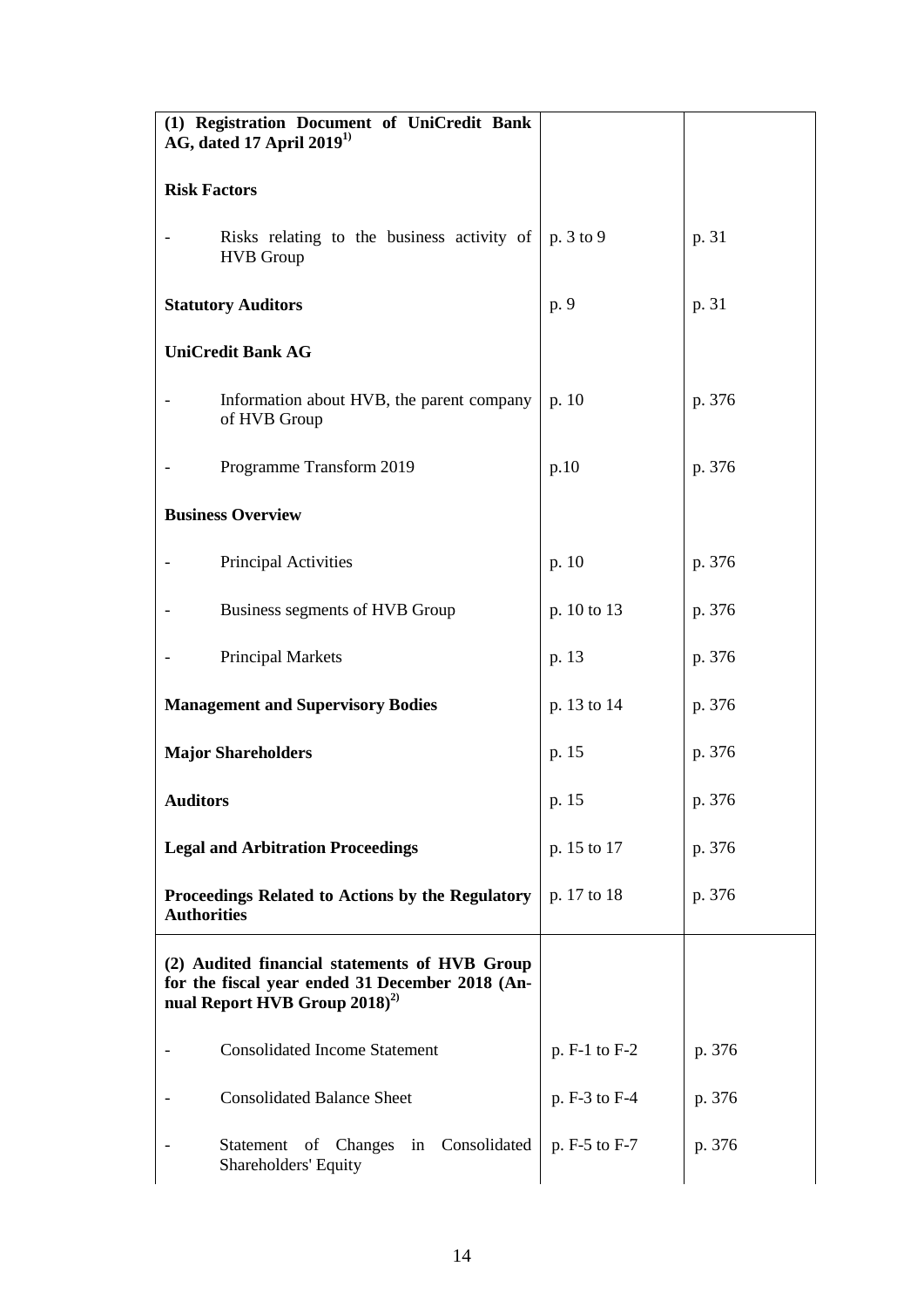| <b>Consolidated Cash Flow Statement</b>                                                                                                                                                                          | p. F-8            | p. 376 |
|------------------------------------------------------------------------------------------------------------------------------------------------------------------------------------------------------------------|-------------------|--------|
| <b>Consolidated Financial Statements - Notes</b>                                                                                                                                                                 | p. F-9 to F-181   | p. 376 |
| <b>Independent Auditors' Report</b>                                                                                                                                                                              | p. F-183 to F-188 | p. 376 |
| (3) Audited financial statements of HVB Group<br>for the fiscal year ended 31 December 2017 (An-<br>nual Report HVB Group $2017)^{2}$                                                                            |                   |        |
| <b>Consolidated Income Statement</b>                                                                                                                                                                             | p. 88 to 89       | p. 376 |
| <b>Consolidated Balance Sheet</b>                                                                                                                                                                                | p. 90 to 91       | p. 376 |
| Statement of Changes in Consolidated<br>Shareholders' Equity                                                                                                                                                     | p. 92 to 93       | p. 376 |
| <b>Consolidated Cash Flow Statement</b>                                                                                                                                                                          | p. 94 to 95       | p. 376 |
| <b>Consolidated Financial Statements - Notes</b>                                                                                                                                                                 | p. 96 to 229      | p. 376 |
| <b>Independent Auditors' Report</b>                                                                                                                                                                              | p. 230 to 235     | p. 376 |
| (4) Audited unconsolidated financial statements<br>( <i>Jahresabschluss</i> ) of UniCredit Bank AG for the<br>fiscal year ended 31 December 2018 (Annual Re-<br>port UniCredit Bank AG (HVB) 2018) <sup>2)</sup> |                   |        |
| Income Statement of UniCredit Bank AG                                                                                                                                                                            | p. F-189 to F-190 | p. 376 |
| Balance Sheet of UniCredit Bank AG                                                                                                                                                                               | p. F-191 to F-196 | p. 376 |
| <b>Notes</b>                                                                                                                                                                                                     | p. F-197 to F-254 | p. 376 |
| <b>Auditors' Report</b>                                                                                                                                                                                          | p. F-256 to F-261 | p. 376 |

 $<sup>1)</sup>$  The document is published on the following website of the Issuer:</sup>

http:// www.onemarkets.de/de/rechtliches/registrierungsdokumente-uvp.html

<sup>2)</sup> The document is published on the following website of the Issuer: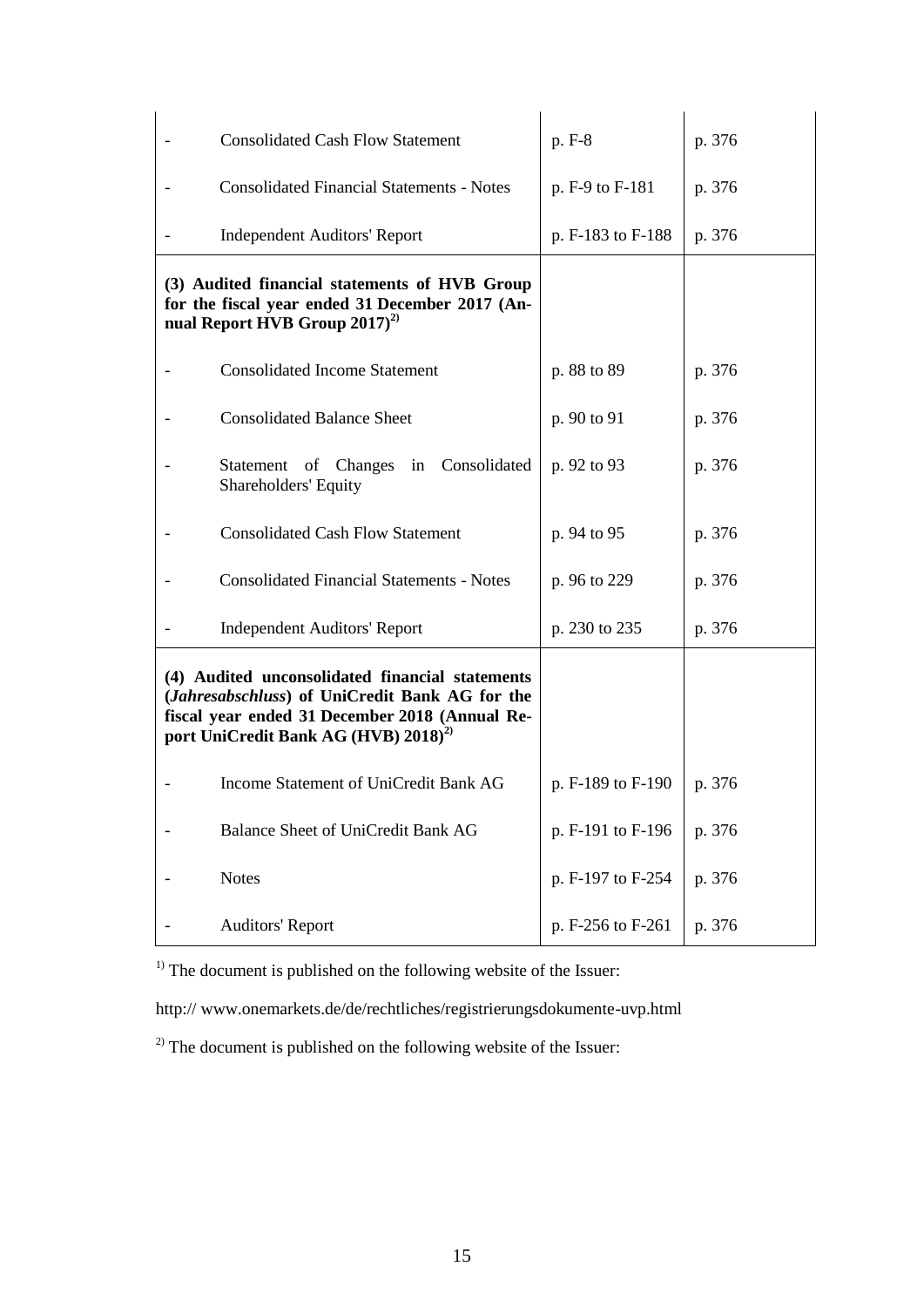https://www.hypovereinsbank.de/portal?view=/de/ueber-uns/investor-relations-en/reports.jsp

Parts of such documents whose information is not incorporated by express reference are set out in other Sections of the Base Prospectus or are not relevant for potential investors.

Any websites included in the Base Prospectus are for information purposes only and do not form part of the Base Prospectus. "

6. In the Base Prospectus on page 66, in the section "3. General Description of the Base Prospectus" under "3.6 Available Documents" the whole text shall be replaced as follows:

"Copies of the following documents be available for collection in the English language, free of charge, during usual business hours on any weekday (except Saturdays and public holidays) at the offices of UniCredit Bank AG (Arabellastraße 12, 81925 Munich).

- (1) the articles of association of the Issuer,
- (2) the consolidated annual reports in respect of the fiscal years ended 31 December 2016, 2017 and 2018 of the Issuer,
- (3) the unconsolidated annual financial statements of the Issuer in respect of the fiscal year ended 31 December 2017 and 2018 prepared in accordance with the German Commercial Code (*Handelsgesetzbuch*),
- (4) the unaudited consolidated results of HVB Group as of 30 June 2018,
- (5) the forms of the Global Notes,
- (6) the relevant Final Terms and
- (7) the Agency Agreement, as amended and restated."
- 7. In the Base Prospectus on page 376, the text in the section "8. DESCRIPTION OF THE ISSU-ER" under "8.1 General description" shall be replaced by the following paragraph:

"The following information regarding the Issuer are hereby incorporated by reference into this Base Prospectus:

(i) The description of the Issuer included in the Registration Document of UniCredit Bank AG dated 17 April 2018, as supplemented by the Supplement dated 8 November 2018 to the Registration Document of UniCredit Bank AG dated 17 April 2018,

(ii) the description of the Issuer included in the Registration Document of UniCredit Bank AG dated 17 April 2019,

(iii) the audited consolidated financial statements, comprising the consolidated income statement, the consolidated balance sheet, the statement of changes in consolidated shareholders' equity, the consolidated cash flow statement, the notes to the consolidated financial statements and the independent auditors' report of HVB Group as of 31 December 2016, contained in the Annual Report HVB Group 2016,

(iv) the audited consolidated financial statements, comprising the consolidated income statement, the consolidated balance sheet, the statement of changes in consolidated shareholders' equity, the consolidated cash flow statement, the notes to the consolidated financial statements